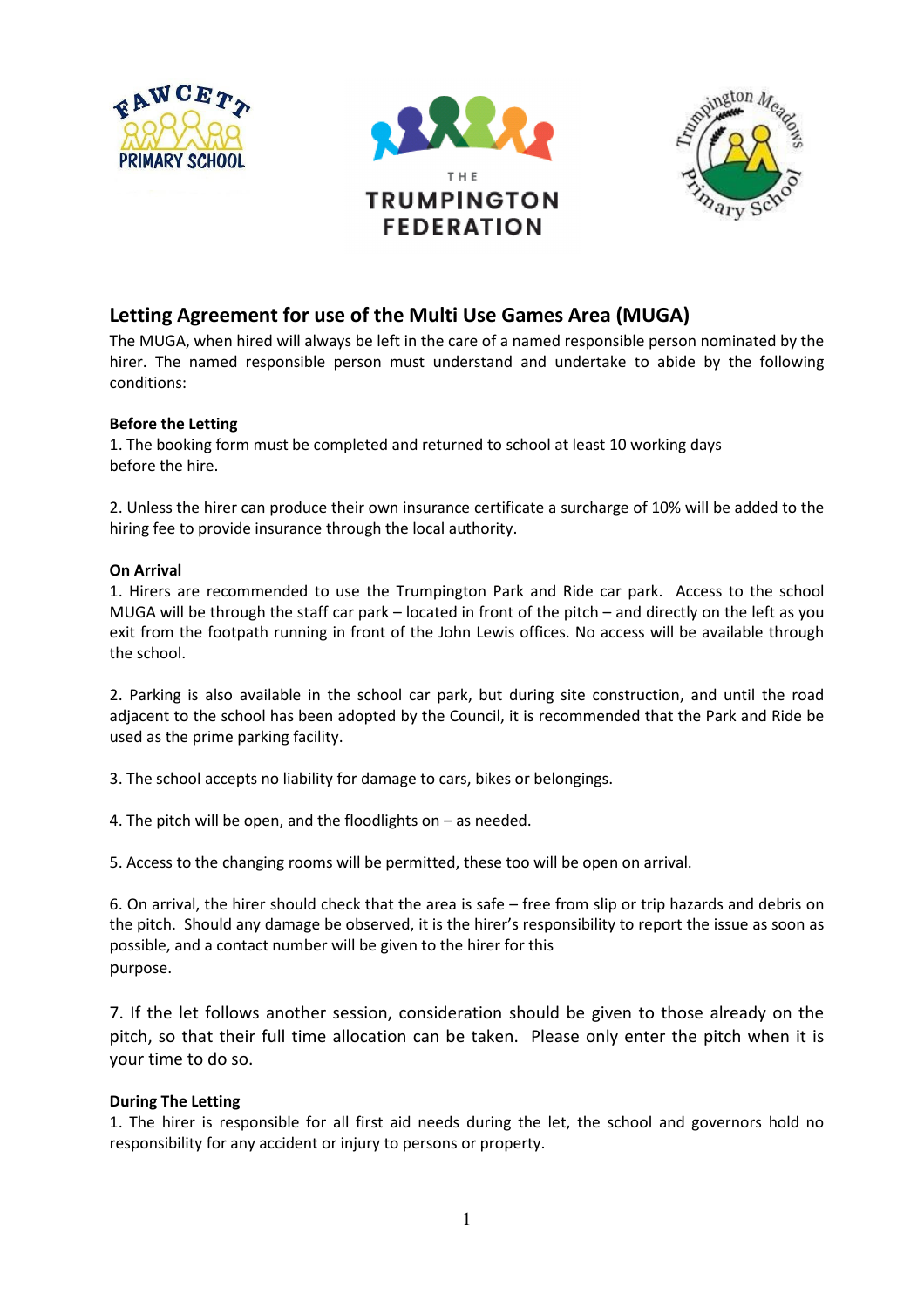





2. The hirer should ensure a fully charged mobile phone is on site for the duration of the letting to summon help in the event of an emergency and that you know how to raise the alarm in the case of fire, police or ambulance emergency services being needed.

The school details are: Trumpington Meadows Primary School Kestrel Rise Trumpington Cambridge, CB2 9AY Tel: 01223 840299 Emergency mobile: 07553 618208

3. To ensure all persons on the school premises behave properly at all times.

4. To ensure that the MUGA is kept clean, and free of litter. The named person is wholly responsible for any damage to school property. Should any damage occur, the hirer is responsible to pay the costs for repair of that damage.

7. To ensure that all persons abide by the no smoking policy that covers both buildings and grounds.

8. To ensure noise levels are kept to a reasonable level so as not to disturb the neighbours.

9. To vacate the premises by the agreed time – the pitch may have multiple lets in an evening, it is therefore important that hirers are considerate to those attending the sessions running after theirs.

### Before Leaving

1. To ensure the premises are left in a clean and proper state.

2. To ensure the MUGA is left clean and tidy and that all rubbish is removed from the site.

### After the Letting

1. Trumpington Meadows Primary have arranged for the pitch to be locked and checked at the end of every evening that the MUGA has been let.

2. If another club is to run a session after yours, please be considerate and leave promptly.

3. To inform the school the following working day of any damages, hazards, accidents or maintenance issues.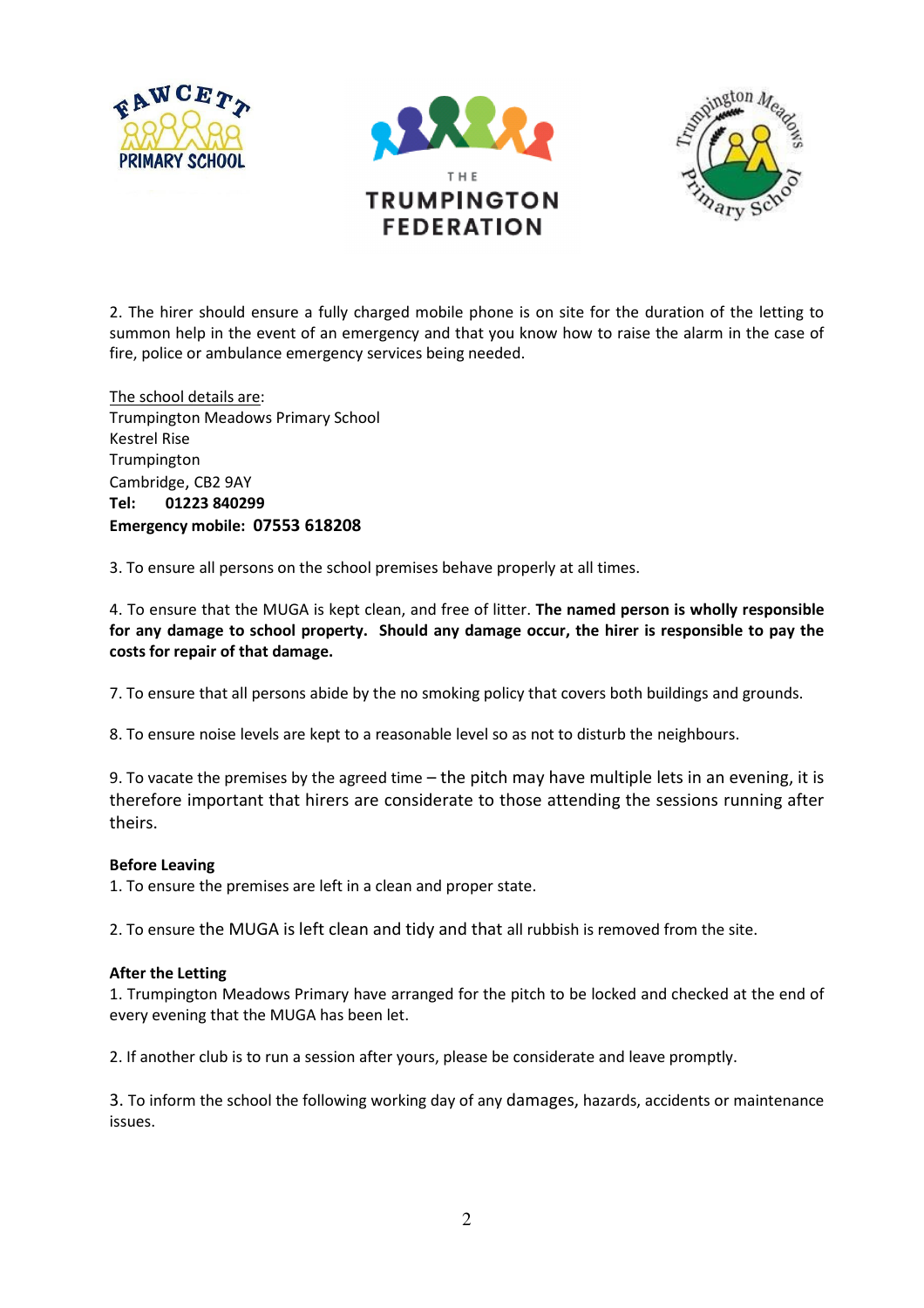





| by the conditions above.      | (print name) agree to act as the named person and abide |
|-------------------------------|---------------------------------------------------------|
|                               |                                                         |
|                               | Signed <b>Signed</b> (Named Responsible Person)         |
| Date ________________________ |                                                         |
| Signed                        | (On behalf of the school)                               |
| Date                          |                                                         |

(Letting Agreement agreed by Governors ) Trumpington Federation - Booking Form

## Trumpington Meadows Primary

| Hirer's name                                         |      |       |  |
|------------------------------------------------------|------|-------|--|
| <b>Hirer's/Business Address</b>                      |      |       |  |
| <b>Telephone number</b>                              |      |       |  |
| Email address (booking<br>confirmation will be sent) |      |       |  |
| Type or name of activity                             |      |       |  |
| <b>Start date</b>                                    |      |       |  |
| End date (only needed for<br>10-14 week bookings)    |      |       |  |
|                                                      |      |       |  |
| Time (must be on the<br>hour or half past)           | From | Until |  |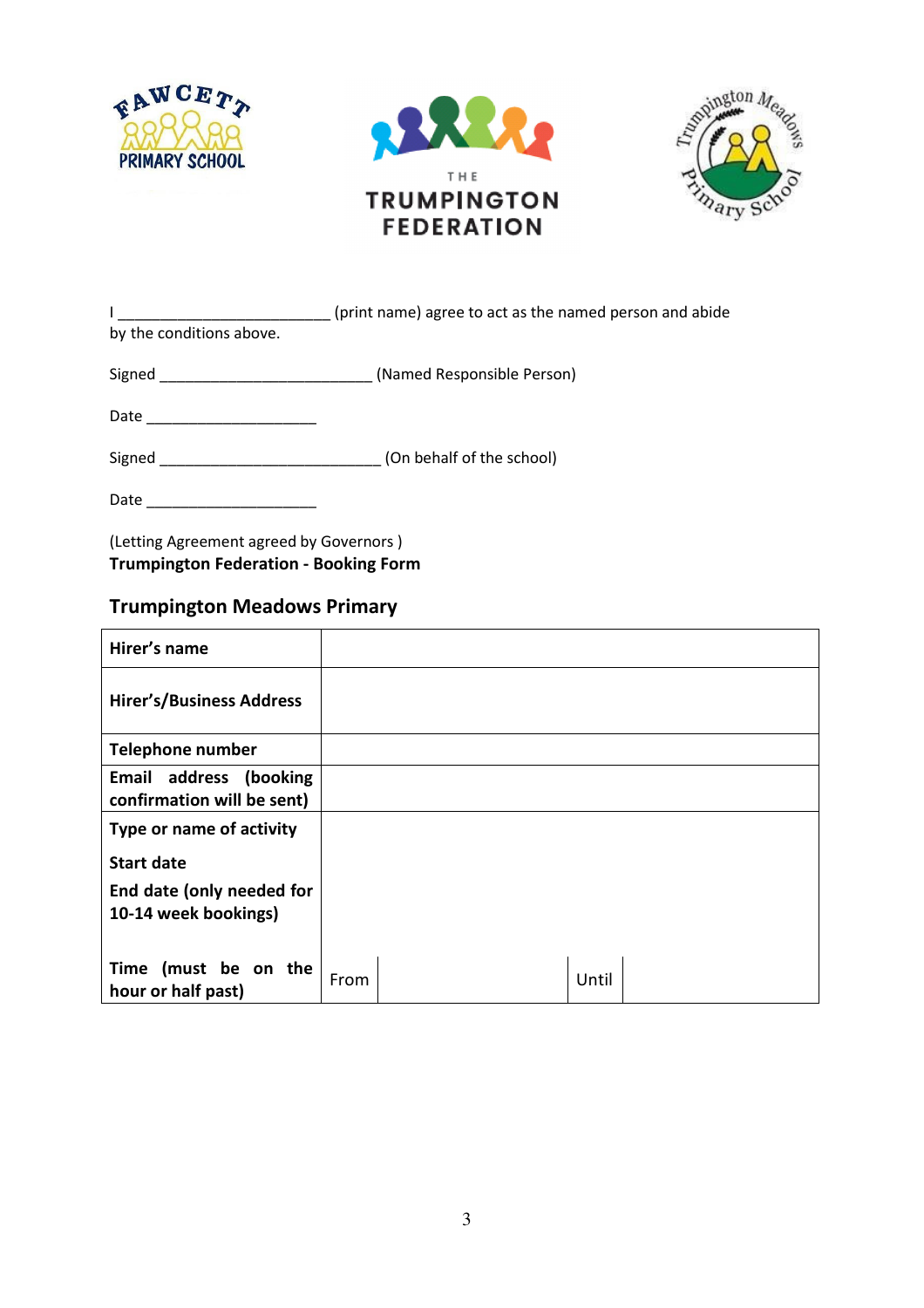





# Section 1 - Base tariffs for the MUGA (Multi Use Games Area)

- Band A is for local people wanting use socially between themselves.
- Band B is for local junior teams/clubs using it for training purposes.
- Band C is for local adult teams/clubs using it for training purposes.
- Band D is for businesses and commercial use

| Please | Type of booking                                                     | <b>Band A</b> | <b>Band B</b> | Band C      | <b>Band D Hourly</b> |
|--------|---------------------------------------------------------------------|---------------|---------------|-------------|----------------------|
| tick   |                                                                     | Hourly rate   | Hourly rate   | Hourly rate | rate                 |
|        | One off                                                             | £27.50        | £25.00        | £27.50      | £35.00               |
|        | block*<br>$10 - 14$<br>week<br>(a school term)                      | £23.00        | £20.00        | £23.00      | Please call          |
|        | 40 weeks over one year**<br>(Ideal for year round team<br>training) | £20.00        | £15.00        | £18.00      | Please call          |

NB. Hirers Liability Insurance is included in the above charges.

### Also available (call for more details)

Children's Football Birthday Parties - £90 for 2 hours including the coach (up to 20 kids) Grass Football pitch + changing rooms - £30.00 per match up to 90 mins

\*We also allow for one week to be skipped if the pitch is not needed but this can only be during a school holiday and must be included in the initial booking. Other than the advanced notice of a potential one week gap the rest of the weeks must be booked in a row

\*\* the pitch must be booked for at least 6 weeks in a row and you must stay at least two months ahead on your booking. For example we will need to know your July dates by the end of May